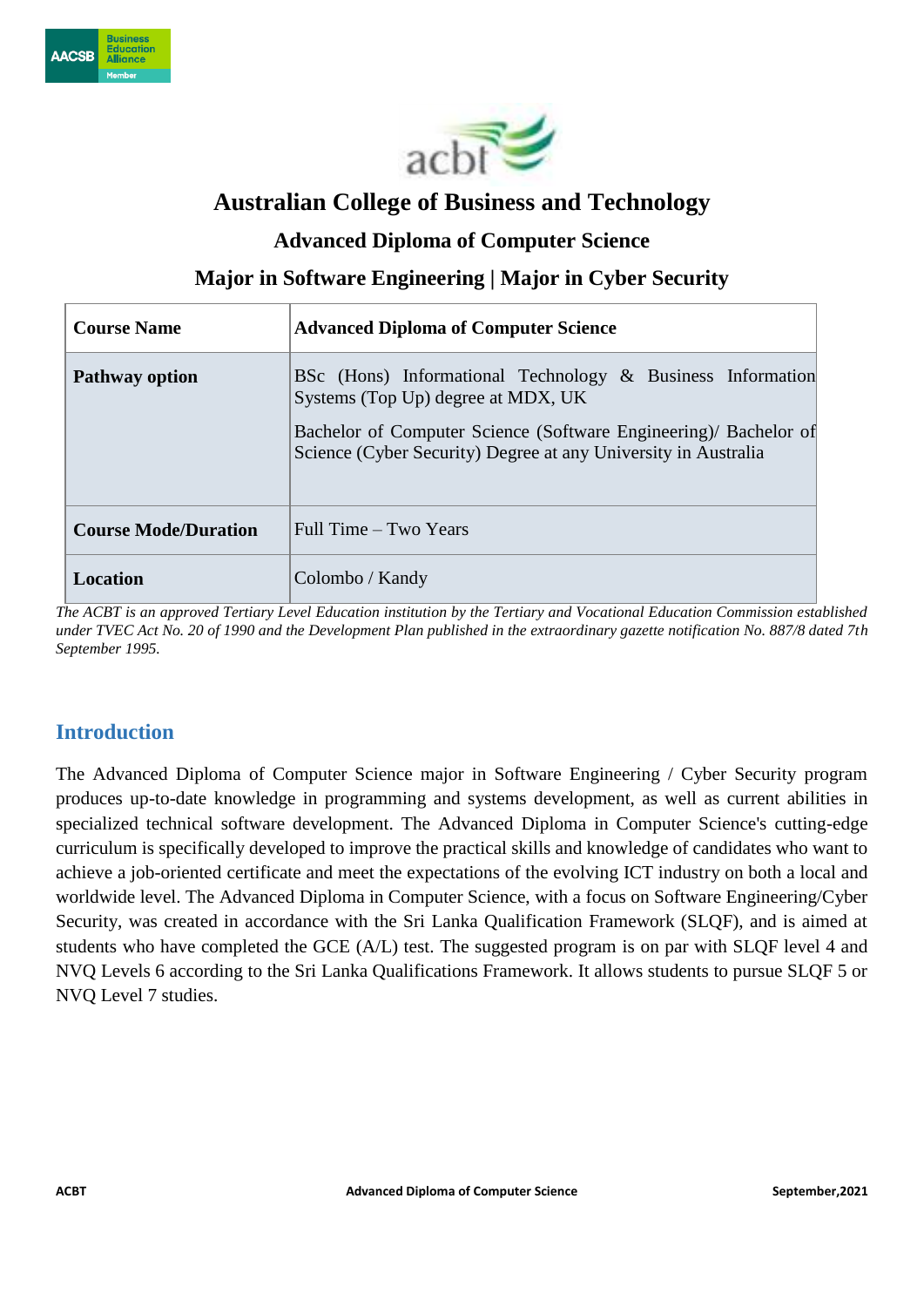

#### **An overview of the program**

The Advanced Diploma in Computer Science consists of 16 units, each of which is worth 15 credits. In order to receive the Advanced Diploma, students must complete the Advanced English and Internship units in addition to the 16 mandatory units.

### Program Learning Outcomes

- Apply broad knowledge of concepts, principles and techniques in the discipline of computer science, including computational thinking and the storage, processing and communication of data.
- Apply discipline knowledge, problem solving and creative thinking skills to anticipate challenges and produce solutions to computer science problems.
- Demonstrate technological literacy by finding, evaluating and using relevant tools and information from a range of sources.
- Work collaboratively and demonstrate initiative on complex computer science projects.
- Demonstrate independent and ongoing learning in the area of computer science to ensure continued relevance of skills and knowledge.
- Communicate computer science knowledge and ideas clearly and consistently to technical and nontechnical audiences.
- Interpret and analyze complex computer science problems using systems thinking, design thinking and computational thinking.

### **Possible future job titles after completing the Program**

Software Engineer, Business Analyst, UI Engineers, Software Architect Project, Manager Business Analytics, Security Analyst, Security Engineer, Security Architect, Architect-Security, Forensics Investigator, Network Security Engineer, IT Auditor, Information Assurance Engineer

### **Academic Requirements for Course Completion**

| No of Hours/<br><b>Credits</b>    | $2400$ Hours / 240 credits                                                                                                                                                                                              |  |  |  |
|-----------------------------------|-------------------------------------------------------------------------------------------------------------------------------------------------------------------------------------------------------------------------|--|--|--|
| <b>Additional course</b><br>rules | To progress in the Advanced Diploma of Computer Science program, students<br>must successfully complete all eighteen (18) units with an average of 50 percent<br>per unit and an overall score of 50 percent.           |  |  |  |
|                                   | Students who intend to continue their studies at a higher level must pass the<br><b>Post Entry Language Test (PELT),</b> which is administered by the English<br>Department at ACBT or Cambridge Advanced English (C1). |  |  |  |
|                                   | Students must complete an advanced English unit with or prior to completing<br>2)<br>the Advanced Diploma of Computer Science program.                                                                                  |  |  |  |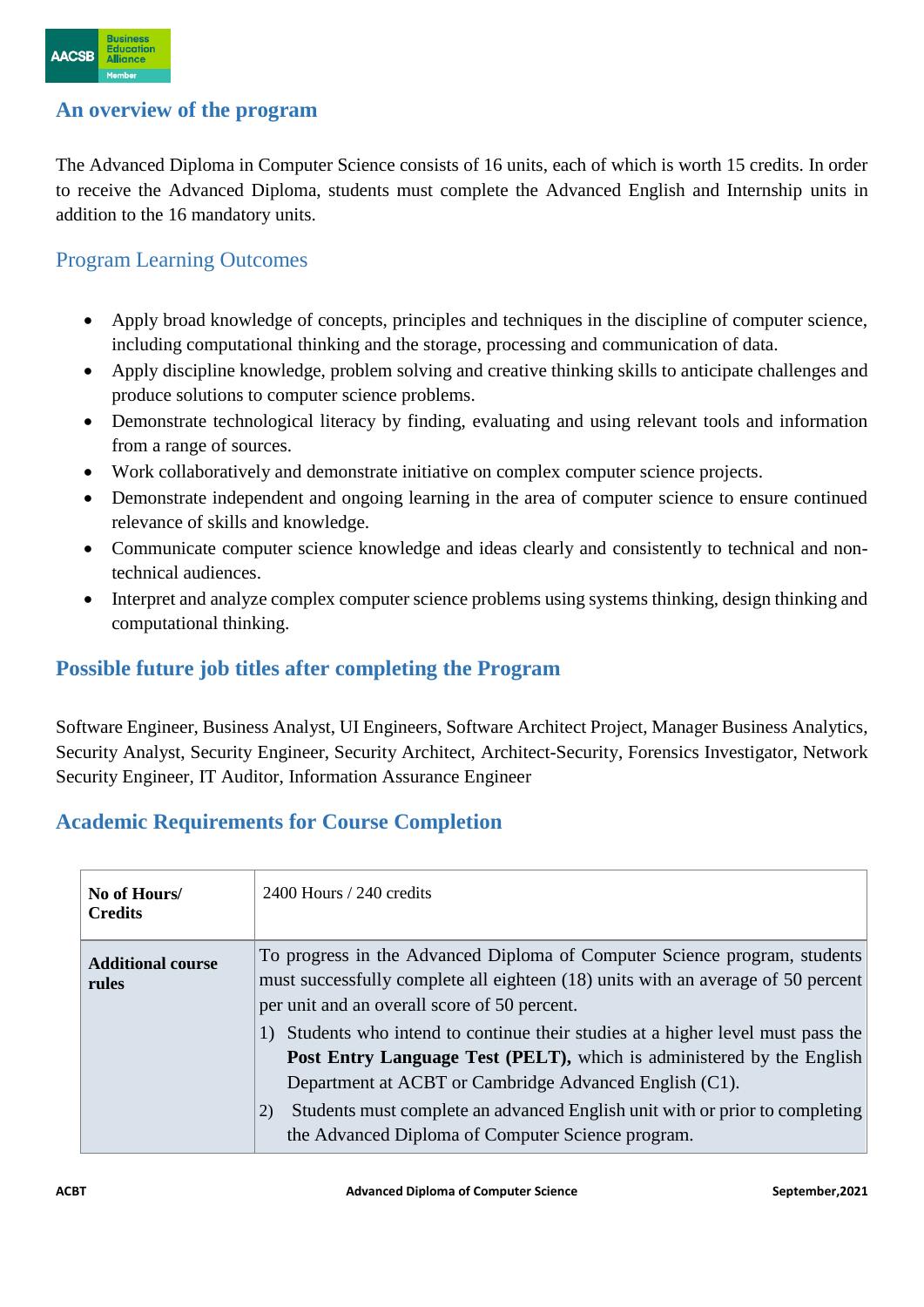

### **Course Structure**

| NO.            | Code           | <b>Course units</b>                    | <b>Credits</b> | <b>Status</b> |
|----------------|----------------|----------------------------------------|----------------|---------------|
|                |                | <b>Semester 1</b>                      |                |               |
| $\mathbf{1}$   | <b>CSI1101</b> | Programming Principles                 | 15             | Core-Required |
| $\overline{2}$ | <b>CSI1102</b> | Mathematics for Computing              | 15             | Core-Required |
| 3              | <b>CSI1103</b> | <b>Professional Science Essentials</b> | 15             | Core-Required |
| $\overline{4}$ | <b>CSI1104</b> | System Analysis and Design             | 15             | Core-Required |
|                |                | <b>Semester II</b>                     |                |               |
| 5              | <b>CSI1205</b> | <b>Computer Security</b>               | 15             | Core-Required |
| 6              | <b>CSI1206</b> | Networking                             | 15             | Core-Required |
| 7              | <b>CSI1207</b> | <b>Operating System</b>                | 15             | Core-Required |
| 8              | <b>CSI1208</b> | Database Management System             | 15             | Core-Required |
| 9              | <b>ELE1209</b> | <b>Advanced English</b>                | 00             | Core-Required |
|                |                | Total Credits of semester 1 & II       | 120            |               |
|                |                | <b>Semester III</b>                    |                |               |
| 10             | <b>CSI2110</b> | Data Structures                        | 15             | Core-Required |
| 11             | <b>CSI2111</b> | <b>IT Security Management</b>          | 15             | Core-Required |
| 12             | CSI2112        | Project Methods and Professionalism    | 15             | Core-Required |
| 13             | CYB2113        | Cryptography                           | 15             | Core-Optional |
| 14             | SOF2114        | Fundamentals of Software Engineering   | 15             | Core-Optional |
|                |                | <b>Semester IV</b>                     |                |               |
| 15             | <b>CSI2215</b> | Intelligence System                    | 15             | Core-Required |
| 16             | <b>CSI2216</b> | Distributed System                     | 15             | Core-Required |
| 17             | <b>CSI2217</b> | Object Oriented Programming with C++   | 15             | Core-Required |
| 18             | SOF2218        | <b>Application Development</b>         | 15             | Core-Optional |
| 19             | <b>CYB2219</b> | <b>Computer Forensics</b>              | 15             | Core-Optional |
| 20             | <b>CSI2220</b> | Internship project*                    | 0 <sup>0</sup> | Core-Required |
|                |                | Total Credits of semester III & IV     | 120            |               |
|                |                | <b>Total Credits of the program</b>    | 240            |               |

## **Units List Majoring in Software**

| Code           | <b>Course units</b>                    | Code           | <b>Course units</b>                    |
|----------------|----------------------------------------|----------------|----------------------------------------|
| <b>CSI1101</b> | <b>Programming Principles</b>          | <b>CSI1101</b> | <b>Programming Principles</b>          |
| <b>CSI1102</b> | <b>Mathematics for Computing</b>       | <b>CSI1102</b> | <b>Mathematics for Computing</b>       |
| <b>CSI1103</b> | <b>Professional Science Essentials</b> | <b>CSI1103</b> | <b>Professional Science Essentials</b> |
| <b>CSI1104</b> | <b>System Analysis and Design</b>      | <b>CSI1104</b> | <b>System Analysis and Design</b>      |
| <b>CSI1205</b> | <b>Computer Security</b>               | <b>CSI1205</b> | <b>Computer Security</b>               |
| <b>CSI1206</b> | Networking                             | <b>CSI1206</b> | Networking                             |
| <b>CSI1207</b> | <b>Operating System</b>                | <b>CSI1207</b> | <b>Operating System</b>                |
| <b>CSI1208</b> | Database Management System             | <b>CSI1208</b> | Database Management System             |
| <b>ELE1209</b> | Advanced English**                     | <b>ELE1209</b> | Advanced English**                     |

# **Unit List Major in Cyber Security**

| Code           | <b>Course units</b>                    |
|----------------|----------------------------------------|
| <b>CSI1101</b> | <b>Programming Principles</b>          |
| <b>CSI1102</b> | <b>Mathematics for Computing</b>       |
| <b>CSI1103</b> | <b>Professional Science Essentials</b> |
| <b>CSI1104</b> | <b>System Analysis and Design</b>      |
| <b>CSI1205</b> | <b>Computer Security</b>               |
| <b>CSI1206</b> | Networking                             |
| <b>CSI1207</b> | <b>Operating System</b>                |
| <b>CSI1208</b> | Database Management System             |
| <b>ELE1209</b> | Advanced English**                     |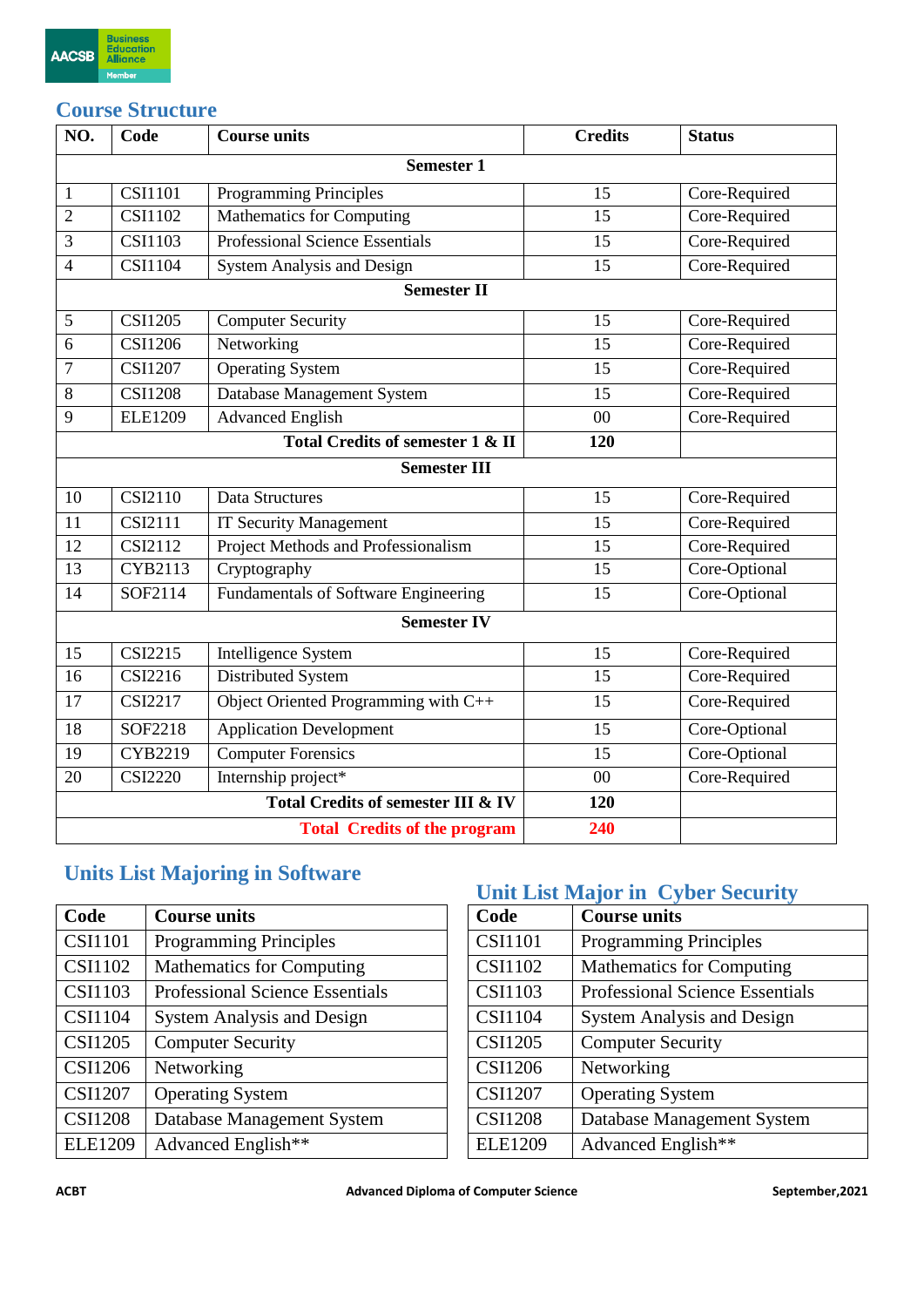

| <b>CSI2110</b> | Data Structures                     |  | <b>CSI2110</b> | Data Structures                     |
|----------------|-------------------------------------|--|----------------|-------------------------------------|
| <b>CSI2111</b> | <b>IT Security Management</b>       |  | <b>CSI2111</b> | <b>IT Security Management</b>       |
| CSI2112        | Project Methods and Professionalism |  | CSI2112        | Project Methods and Professionalism |
| SOF2114        | <b>Fundamentals of Software</b>     |  | CYB2113        | Cryptography                        |
|                | Engineering                         |  |                |                                     |
| CSI2215        | Intelligence System                 |  | <b>CSI2215</b> | Intelligence System                 |
| CSI2216        | Distributed System                  |  | CSI2216        | Distributed System                  |
| <b>CSI2217</b> | Object Oriented Programming with    |  | <b>CSI2217</b> | Object Oriented Programming with    |
|                | $C++$                               |  |                | $C++$                               |
| SOF2218        | <b>Application Development</b>      |  | CYB2219        | <b>Computer Forensics</b>           |
| <b>CSI2220</b> | Internship project*                 |  | <b>CSI2220</b> | Internship project*                 |

**\*A minimum of 400 hours of practical training should be completed.**

**\*\*ELE1209 – This unit may be taken at any point during the Advanced Diploma of Computer Science program and should be completed prior to program completion. After completing this unit, students are recommended to sit for the Cambridge Advanced English (C1) examination.**

# **Evaluation of Course Units**

- Written exams during and at the end of the semesters Project reports and practical assignments
- In-Class assignments
- Viva Voce examination at the end of the programs
- Oral and written presentations

### **Expected study time per year**

| <b>Activity</b>                                                                                                    | <b>Units</b>   | <b>Hours</b>   | <b>Weeks</b> | <b>Semester</b> | <b>Total</b><br><b>Hours</b> | <b>Overall</b><br>percentage of<br>total |
|--------------------------------------------------------------------------------------------------------------------|----------------|----------------|--------------|-----------------|------------------------------|------------------------------------------|
| Scheduled teaching<br>including lecturer<br>assisted Practical's,<br>Tutorials and other class<br>room Assessments | $\overline{4}$ | $\overline{4}$ | 13           | 2               | 416                          | 50%                                      |
|                                                                                                                    |                |                |              |                 | 416                          |                                          |
| Min. Supervised<br><b>Consultation Hours</b>                                                                       | $\overline{4}$ | $\mathbf{1}$   | 13           | $\overline{2}$  | 104                          |                                          |
| Min Homework hours                                                                                                 | $\overline{4}$ | 1              | 13           | $\overline{2}$  | 104                          | 50%                                      |
| Min online learning<br>hours                                                                                       | $\overline{4}$ | 1              | 13           | $\overline{2}$  | 104                          |                                          |
|                                                                                                                    |                |                |              |                 | 312                          |                                          |
| <b>Total</b>                                                                                                       |                |                |              |                 | 728                          |                                          |